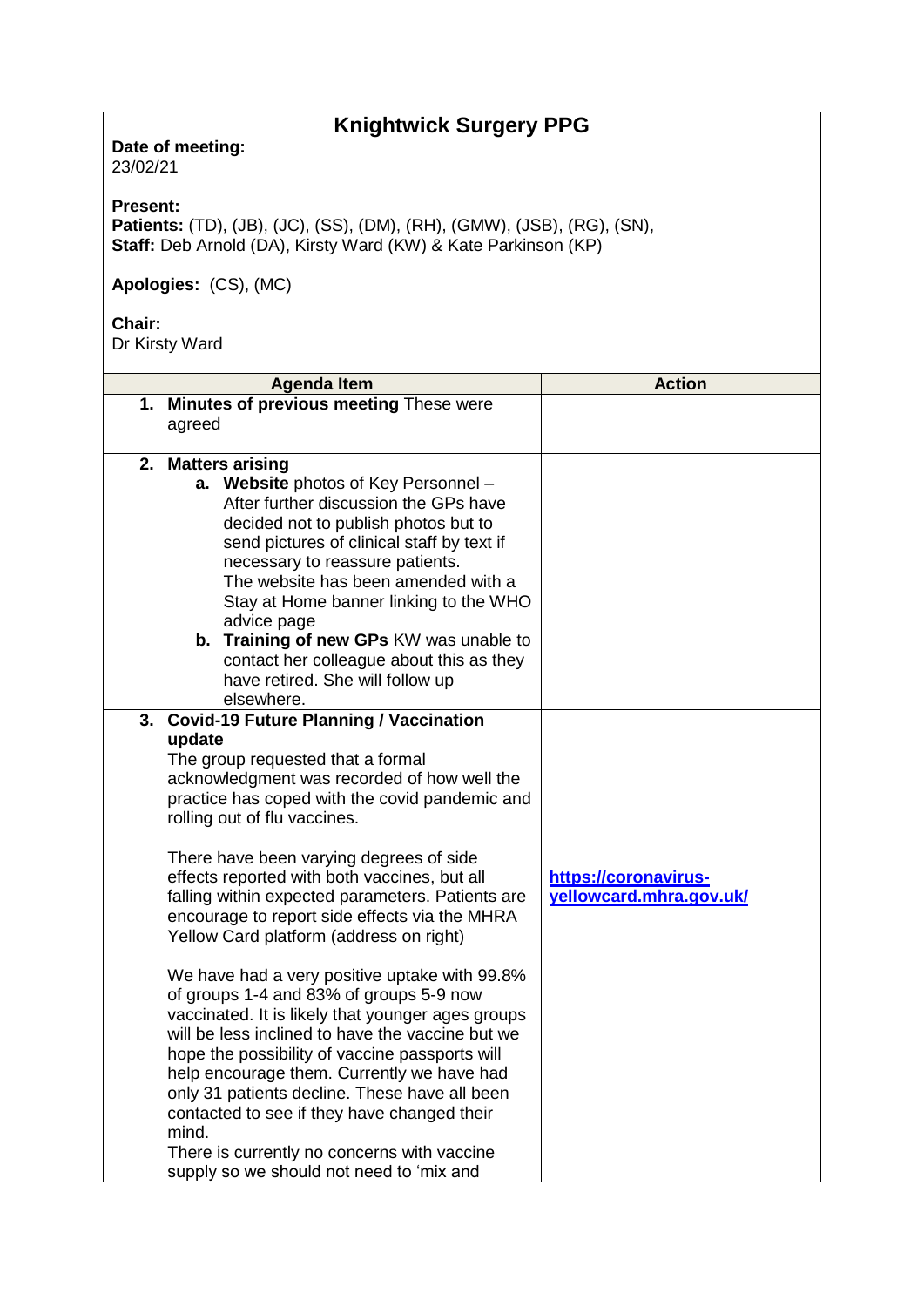| match' second doses.                                                                                                                                                                                                                                                                                                                                                                                                            |                                                                                              |
|---------------------------------------------------------------------------------------------------------------------------------------------------------------------------------------------------------------------------------------------------------------------------------------------------------------------------------------------------------------------------------------------------------------------------------|----------------------------------------------------------------------------------------------|
| The mass vaccination sites at the Artrix and St<br>Peter's Church are operational, but due to the<br>good rollout from GP surgeries, have not been<br>operating at full capacity. This is likely to<br>change when vaccination of the under 50s<br>begins as surgeries will be busy with second<br>dose clinics.                                                                                                                |                                                                                              |
| 4. Wendy / Chair & Secretary roles Wendy<br>Cunningham has withdrawn from the group as a<br>staff participant. It was agreed that a further<br>staff member was not required.                                                                                                                                                                                                                                                   |                                                                                              |
| KW has agreed to continue chairing until a<br>patient member takes over in August. Members<br>are asked to contact KP if they wish to take on<br>the role.                                                                                                                                                                                                                                                                      | <b>Committee members to let KP</b><br>know if they are interested in<br>the Chairperson role |
| KP is retiring from the surgery at the end of May<br>but is happy to remain on the PPG committee<br>as a patient and to carry on as secretary. This<br>was agreed unanimously.                                                                                                                                                                                                                                                  |                                                                                              |
| 5. Fundraising To help support the mental health<br>of staff, the Surgery set themselves and their<br>families a 100 mile challenge. This took place<br>over a very wet, windy and muddy weekend<br>$(21st/22nd Feb)$ and staff, families and pets<br>walked, ran, cycled, rode and swam 411 miles<br>in total, raising £765 (so far0 for the MIND<br>charity. It proved a great team building and<br>morale boosting exercise. |                                                                                              |
| 6. AOB A discussion was held about plans for<br>future developments and improvements,<br>although it was acknowledged that this is<br>difficult during the pandemic when we are not<br>operating in our normal way.                                                                                                                                                                                                             |                                                                                              |
| However, it would be useful to have plans in<br>place so the PPG was ready to help when<br>things returned to normal. The PPG members<br>will be asked to canvas others to help establish<br>areas in need of improvement.                                                                                                                                                                                                      | PPG members to seek feedback                                                                 |
| The other area for consideration is the provision<br>of our dispensing services. The surgery relies<br>on the income generated from our dispensary to<br>continue operating and there is concern that the<br>increase in the use of online pharmacy services<br>during the pandemic could threaten our survival<br>as a practice. We need to look at ways to get                                                                |                                                                                              |